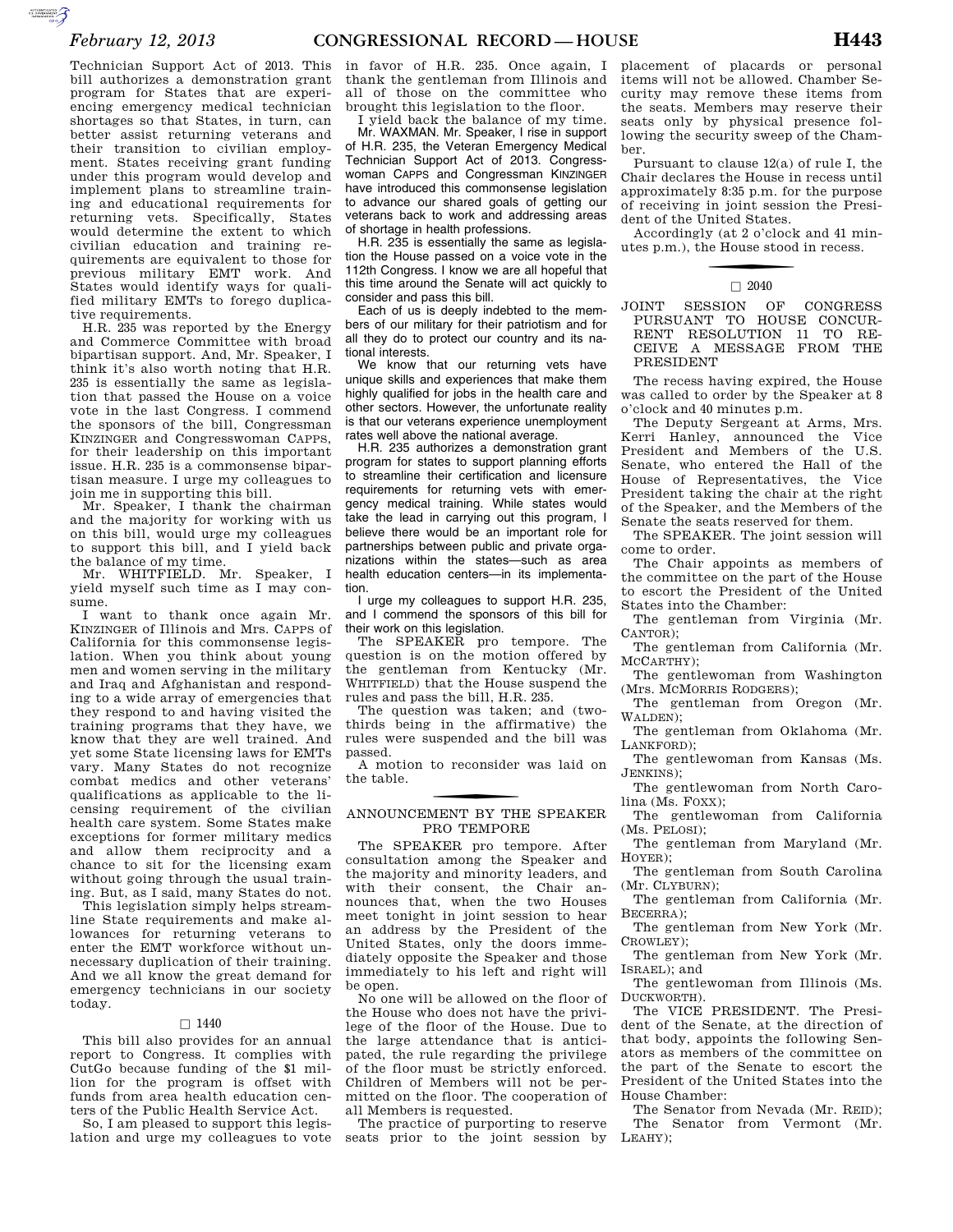The Senator from Illinois (Mr. DUR-BIN);

The Senator from New York (Mr. SCHUMER);

The Senator from Washington (Mrs. MURRAY);

The Senator from Colorado (Mr. BEN-NET);

The Senator from Michigan (Ms. STA-BENOW);

The Senator from Alaska (Mr. BEGICH);

The Senator from Kentucky (Mr. MCCONNELL);

The Senator from Texas (Mr. COR-NYN);

The Senator from South Dakota (Mr. THUNE);

The Senator from Missouri (Mr. BLUNT);

The Senator from Wyoming (Mr. BARRASSO); and

The Senator from Kansas (Mr. MORAN).

The Deputy Sergeant at Arms announced the Dean of the Diplomatic Corps, His Excellency Roble Olhaye, the Ambassador of the Republic of Diibouti.

The Dean of the Diplomatic Corps entered the Hall of the House of Representatives and took the seat reserved for him.

The Deputy Sergeant at Arms announced the Chief Justice of the United States and the Associate Justices of the Supreme Court.

The Chief Justice of the United States and the Associate Justices of the Supreme Court entered the Hall of the House of Representatives and took the seats reserved for them in front of the Speaker's rostrum.

The Deputy Sergeant at Arms announced the Cabinet of the President of the United States.

The members of the Cabinet of the President of the United States entered the Hall of the House of Representatives and took the seats reserved for them in front of the Speaker's rostrum.

At 9 o'clock and 9 minutes p.m., the Sergeant at Arms, the Honorable Paul D. Irving, announced the President of the United States.

The President of the United States, escorted by the committee of Senators and Representatives, entered the Hall of the House of Representatives and stood at the Clerk's desk.

(Applause, the Members rising.)

The SPEAKER. Members of the Congress, I have the high privilege and the distinct honor of presenting to you the President of the United States.

(Applause, the Members rising.)

The PRESIDENT. Mr. Speaker, Mr. Vice President, Members of Congress, fellow Americans:

Fifty-one years ago, John F. Kennedy declared to this Chamber that ''the Constitution makes us not rivals for power but partners for progress . . . It is my task,'' he said, ''to report the State of the Union—to improve it is the task of us all.''

Tonight, thanks to the grit and determination of the American people,

there is much progress to report. After a decade of grinding war, our brave men and women in uniform are coming home. After years of grueling recession, our businesses have created over 6 million new jobs. We buy more Americans cars than we have in 5 years, and less foreign oil than we have in 20. Our housing market is healing, our stock market is rebounding, and consumers, patients, and homeowners enjoy stronger protections than ever before.

So together, we have cleared away the rubble of crisis, and we can say with renewed confidence that the state of our Union is stronger.

But we gather here knowing that there are millions of Americans whose hard work and dedication have not yet been rewarded. Our economy is adding jobs—but too many people still can't find full-time employment. Corporate profits have skyrocketed to all-time highs—but for more than a decade, wages and incomes have barely budged. It is our generation's task, then, to reignite the true engine of America's economic growth—a rising, thriving middle class.

It is our unfinished task to restore the basic bargain that built this country—the idea that if you work hard and meet your responsibilities, you can get ahead, no matter where you come from, no matter what you look like, or whom you love.

It is our unfinished task to make sure that this government works on behalf of the many, and not just the few; that it encourages free enterprise, rewards individual initiative, and opens the doors of opportunity to every child across this great Nation.

The American people don't expect government to solve every problem. They don't expect those of us in this Chamber to agree on every issue. But they do expect us to put the Nation's interests before party. They do expect us to forge reasonable compromise where we can, for they know that America moves forward only when we do so together, and that the responsibility of improving this union remains the task of us all.

Now, our work must begin by making some basic decisions about our budget, decisions that will have a huge impact on the strength of our recovery.

Over the last few years, both parties have worked together to reduce the deficit by more than \$2.5 trillion, mostly through spending cuts but also by raising tax rates on the wealthiest 1 percent of Americans. As a result, we are more than halfway towards the goal of \$4 trillion in deficit reduction that economists say we need to stabilize our finances.

Now we need to finish the job. And the question is, how?

In 2011, Congress passed a law saying that if both parties couldn't agree on a plan to reach our deficit goal, about a trillion dollars' worth of budget cuts would automatically go into effect this year. These sudden, harsh, arbitrary cuts would jeopardize our military

readiness. They'd devastate priorities like education and energy and medical research. They would certainly slow our recovery and cost us hundreds of thousands of jobs. And that's why Democrats, Republicans, business leaders and economists have already said that these cuts, known here in Washington as ''the sequester,'' are a really bad idea.

Now, some in Congress have proposed preventing only the defense cuts by making even bigger cuts to things like education and job training, Medicare and Social Security benefits.

That idea is even worse. Yes, the biggest driver of our long-term debt is the rising cost of health care for an aging population. And those of us who care deeply about programs like Medicare must embrace the need for modest reforms, otherwise our retirement programs will crowd out the investments we need for our children and jeopardize the promise of a secure retirement for future generations.

But we can't ask senior citizens and working families to shoulder the entire burden of deficit reduction while asking nothing more from the wealthiest and the most powerful. We won't grow the middle class simply by shifting the cost of health care or college onto families that are already struggling, or by forcing communities to lay off more teachers and more cops and more firefighters.

Most Americans—Democrats, Republicans and Independents—understand that we can't just cut our way to prosperity. They know that broad-based economic growth requires a balanced approach to deficit reduction, with spending cuts and revenue, and with everybody doing their fair share. And that's the approach I offer tonight.

On Medicare, I'm prepared to enact reforms that will achieve the same amount of health care savings by the beginning of the next decade as the reforms proposed by the bipartisan Simpson-Bowles commission. Already, the Affordable Care Act is helping to slow the growth of health care costs. And the reforms I'm proposing go even further.

We'll reduce taxpayer subsidies to prescription drug companies and ask more from the wealthiest seniors. We'll bring down costs by changing the way our government pays for Medicare, because our medical bills shouldn't be based on the number of tests ordered or days spent in the hospital; they should be based on the quality of care that our seniors receive.

And I am open to additional reforms from both parties, so long as they don't violate the guarantee of a secure retirement. Our government shouldn't make promises we cannot keep, but we must keep the promises we've already made.

To hit the rest of our deficit reduction target, we should do what leaders in both parties have already suggested and save hundreds of billions of dollars by getting rid of tax loopholes and deductions for the well-off and the well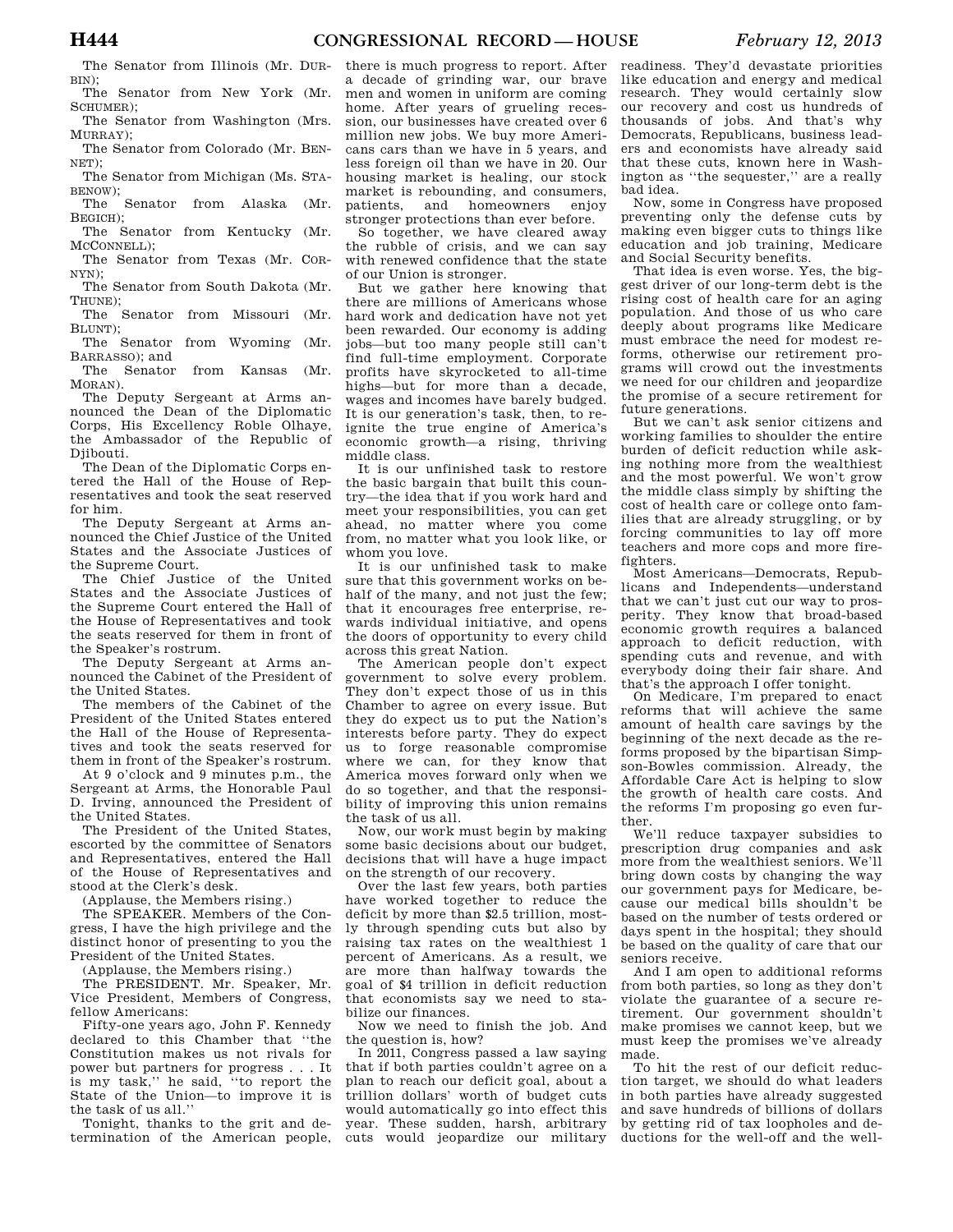connected. After all, why would we choose to make deeper cuts to education and Medicare just to protect special interest tax breaks? How's that fair?

Why is it that deficit reduction is a big emergency, justifying making cuts in Social Security benefits but not closing some loopholes? How does that promote growth?

Now is our best chance for bipartisan, comprehensive tax reform that encourages job creation and helps bring down the deficit. We can get this done.

The American people deserve a tax code that helps small businesses spend less time filling out complicated forms and more time expanding and hiring; a tax code that ensures billionaires with high-powered accountants can't work the system and pay a lower rate than their hardworking secretaries; a tax code that lowers incentives to move jobs overseas and lowers tax rates for businesses and manufacturers that are creating jobs right here in the United States of America. That's what tax reform can deliver. That's what we can do together.

I realize that tax reform and entitlement reform will not be easy. The politics will be hard for both sides. None of us will get 100 percent of what we want. But the alternative will cost us jobs, hurt our economy, visit hardship on millions of hardworking Americans. So let's set party interests aside and work to pass a budget that replaces reckless cuts with smart savings and wise investments in our future. And let's do it without the brinksmanship that stresses consumers and scares off investors.

The greatest Nation on Earth cannot keep conducting its business by drifting from one manufactured crisis to the next. We can't do it. Let's agree right here, right now, to keep the people's government open and pay our bills on time, and always uphold the full faith and credit of the United States of America. The American people have worked too hard for too long rebuilding from one crisis to see their elected officials cause another.

Now, most of us agree that a plan to reduce the deficit must be part of our agenda. But let's be clear: Deficit reduction alone is not an economic plan. A growing economy that creates good middle-class jobs—that must be the North Star that guides our efforts. Every day, we should ask ourselves three questions as a Nation: How do we attract more jobs to our shores? How do we equip our people with the skills they need to get those jobs? And how do we make sure that hard work leads to a decent living?

A year and a half ago, I put forward an American Jobs Act that independent economists said would create more than 1 million new jobs, and I thank the last Congress for passing some of that agenda. I urge this Congress to pass the rest. Tonight, I'll lay out additional proposals that are fully paid for and fully consistent with the

budget framework both parties agreed to just 18 months ago. Let me repeat: Nothing I'm proposing tonight should increase our deficit by a single dime. It's not a bigger government we need but a smarter government that sets priorities and invests in broad-based growth. That's what we should be looking for.

Our first priority is making America a magnet for new jobs and manufacturing. After shedding jobs for more than 10 years, our manufacturers have added about 500,000 jobs over the past three. Caterpillar is bringing jobs back from Japan. Ford is bringing jobs back from Mexico. And this year, Apple will start making Macs in America again. There are things we can do right now to accelerate this trend. Last year, we created our first manufacturing innovation institute in Youngstown, Ohio. A once-shuttered warehouse is now a state-of-the-art lab where new workers are mastering the 3–D printing that has the potential to revolutionize the way we make almost everything. There's no reason this can't happen in other towns.

So, tonight, I'm announcing the launch of three more of these manufacturing hubs where businesses will partner with the Departments of Defense and Energy to turn regions left behind by globalization into global centers of high-tech jobs. And I ask this Congress to help create a network of 15 of these hubs and guarantee that the next revolution in manufacturing is made right here in America. We can get that done.

Now, if we want to make the best products, we also have to invest in the best ideas. Every dollar we invested to map the human genome returned \$140 to our economy—every dollar. Today, our scientists are mapping the human brain to unlock the answers to Alzheimer's. They're developing drugs to regenerate damaged organs. Devising new materials to make batteries 10 times more powerful. Now is not the time to gut these job-creating investments in science and innovation. Now is the time to reach a level of research and development not seen since the height of the space race. We need to make those investments. Today, no area holds more promise than our investments in American energy.

After years of talking about it, we are finally poised to control our own energy future. We produce more oil at home than we have in 15 years. We have doubled the distance our cars will go on a gallon of gas and the amount of renewable energy we generate from sources like wind and solar—with tens of thousands of good American jobs to show for it. We produce more natural gas than ever before, and nearly everyone's energy bill is lower because of it. And over the last 4 years, our emissions of the dangerous carbon pollution that threatens our planet have actually fallen. But for the sake of our children and our future, we must do more to combat climate change.

Now, it's true that no single event

hottest years on record have all come in the last 15. Heat waves, droughts, wildfires, floods—all are now more frequent and more intense. We can choose to believe that Superstorm Sandy and the most severe drought in decades and the worst wildfires some States have ever seen were all just a freak coincidence or we can choose to believe in the overwhelming judgment of science—and act before it's too late.

The good news is we can make meaningful progress on this issue while driving strong economic growth. I urge this Congress to get together and pursue a bipartisan, market-based solution to climate change like the one JOHN MCCAIN and Joe Lieberman worked on together a few years ago. But if Congress won't act soon to protect future generations, I will. I will direct my Cabinet to come up with executive actions we can take now and in the future to reduce pollution, prepare our communities for the consequences of climate change, and speed the transition to more sustainable sources of energy.

Four years ago, other countries dominated the clean energy market and the jobs that came with it. We've begun to change that. Last year, wind energy added nearly half of all new power capacity in America, so let's generate even more. Solar energy gets cheaper by the year. Let's drive down costs even further. As long as countries like China keep going all-in on clean energy, so must we.

In the meantime, the natural gas boom has led to cleaner power and greater energy independence. We need to encourage that, and that's why my administration will keep cutting red tape and speeding up new oil and gas permits. That has got to be part of an all-of-the-above plan. But I also want to work with this Congress to encourage the research and technology that helps natural gas burn even cleaner and protects our air and our water.

In fact, much of our newfound energy is drawn from lands and waters that we, the public, own together. So, tonight, I propose we use some of our oil and gas revenues to fund an energy security trust that will drive new research and technology to shift our cars and trucks off oil for good. If a nonpartisan coalition of CEOs and retired generals and admirals can get behind this idea, then so can we. Let's take their advice and free our families and businesses from the painful spikes in gas prices we've put up with for far too long.

I'm also issuing a new goal for America: Let's cut in half the energy wasted by our homes and businesses over the next 20 years. We'll work with the States to do it. Those States with the best ideas to create jobs and lower energy bills by constructing more efficient buildings will receive Federal support to help make that happen.

makes a trend, but the fact is the 12 need of repair. Ask any CEO where America's energy sector is just one part of an aging infrastructure badly in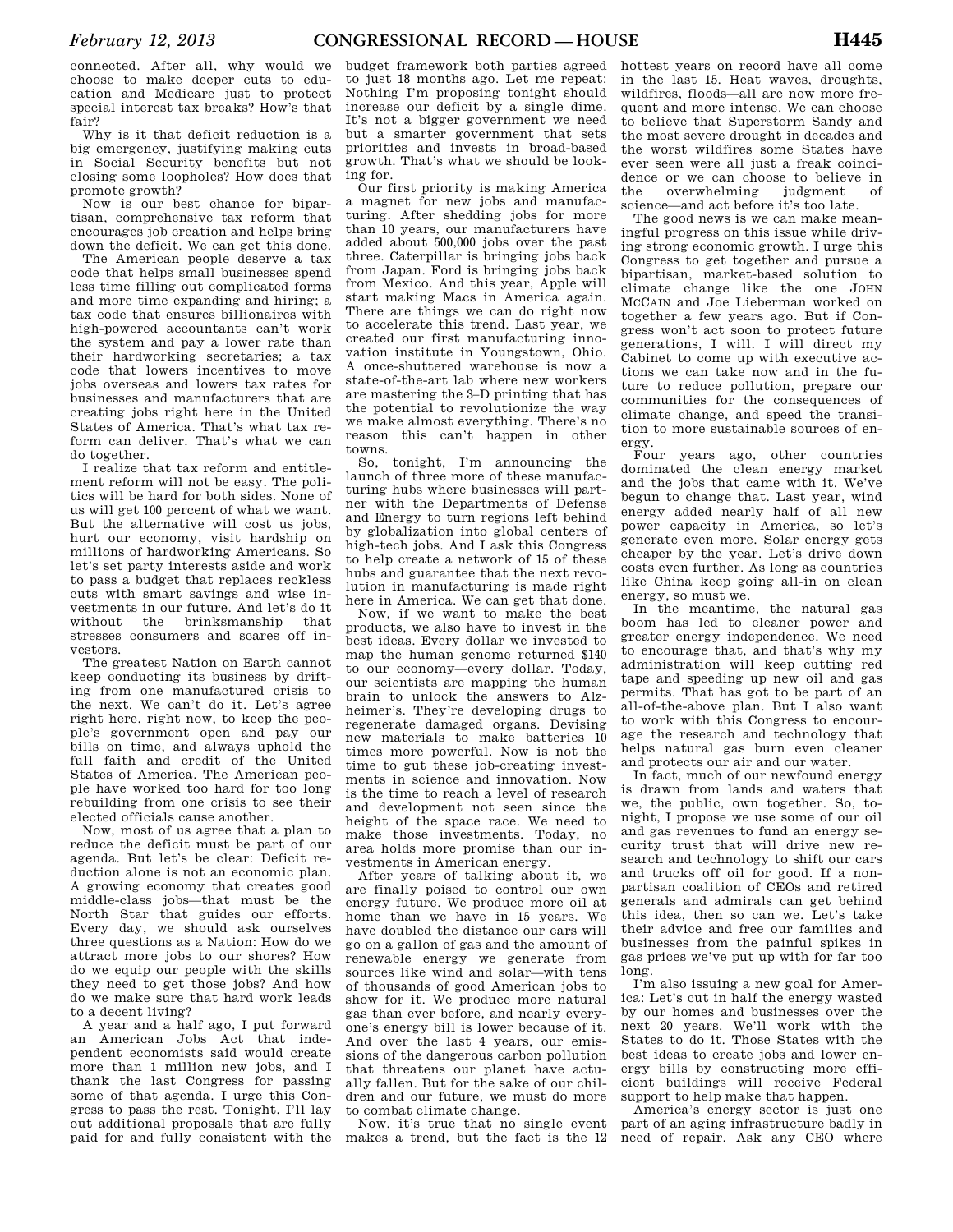they'd rather locate and hire: a country with deteriorating roads and bridges or one with high-speed rail and Internet, high-tech schools, self-healing power grids? The CEO of Siemens America, a company that brought hundreds of new jobs to North Carolina, said that if we upgrade our infrastructure they'll bring even more jobs, and that's the attitude of a lot of companies all around the world. And I know you want these job-creating projects in your districts. I've seen all those ribbon-cuttings.

So, tonight, I propose a ''fix it first'' program to put people to work as soon as possible on our most urgent repairs, like the nearly 70,000 structurally deficient bridges across the country. And to make sure taxpayers don't shoulder the whole burden, I'm also proposing a Partnership to Rebuild America that attracts private capital to upgrade what our businesses need most: modern ports to move our goods; modern pipelines to withstand a storm; modern schools worthy of our children. Let's prove there's no better place to do business than here in the United States of America, and let's start right away. We can get this done.

Part of our rebuilding effort must also involve our housing sector. The good news is our housing market is finally healing from the collapse of 2007. Home prices are rising at the fastest pace in 6 years. Home purchases are up nearly 50 percent, and construction is expanding again. But even with mortgage rates near a 50-year low, too many families with solid credit who want to buy a home are being rejected. Too many families who never missed a payment and want to refinance are being told no. That's holding our entire economy back, and we need to fix it.

Right now, there is a bill in this Congress that would give every responsible homeowner in America the chance to save \$3,000 a year by refinancing at today's rates. Democrats and Republicans have supported it before. So what are we waiting for? Take a vote, and send me that bill. Why would we be against that? Why would that be a partisan issue, having folks refinance? Right now, overlapping regulations keep responsible young families from buying their first home. What's holding us back? Let's streamline the process and help our economy grow.

These initiatives in manufacturing, energy, infrastructure, and housing, all these things will help entrepreneurs and small business owners expand and create new jobs, but none of it will matter unless we also equip our citizens with the skills and training to fill those jobs. And that has to start at the earliest possible age.

Study after study shows that the sooner a child begins learning, the better he or she does down the road. But today, fewer than three in ten 4-yearolds are enrolled in a high-quality preschool program. Most middle class parents can't afford a few hundred bucks a week for a private preschool. And for

poor kids who need help the most, this lack of access to preschool education can shatter them for the rest of their lives.

Tonight, I propose working with States to make high-quality preschool available to every single child in America. That's something we should be able to do. Every dollar we invest in high-quality early childhood education can save more than \$7 later on by boosting graduation rates, reducing teen pregnancies, even reducing violent crime.

In States that make it a priority to educate our youngest children, like Georgia or Oklahoma, studies show students grow up more likely to read and do math at grade level, graduate high school, hold a job, and form more stable families of their own. We know this works. So let's do what works and make sure none of our children start the race of life already behind. Let's give our kids that chance.

Let's also make sure that a high school diploma puts our kids on a path to a good job. Right now, countries like Germany focus on graduating their high school students with the equivalent of a technical degree from one of our community colleges. So those German kids, they're ready for a job when they graduate high school; they've been trained for the jobs that are there. Now, at schools like P-Tech in Brooklyn, a collaboration between New York Public Schools and City University of New York and IBM, students will graduate with a high school diploma and associate's degree in computers or engineering. We need to give every American student opportunities like this.

Four years ago, we started Race to the Top—a competition that convinced almost every State to develop smarter curricula and higher standards, all for about 1 percent of what we spend on education each year. Tonight, I'm announcing a new challenge to redesign America's high schools so they better equip graduates for the demands of a high-tech economy. We'll reward schools that develop new partnerships with colleges and employers and create classes that focus on science, technology, engineering, and math—the skills today's employers are looking for to fill jobs that are there right now and will be there in the future.

Now, even with better high schools, most young people will need some higher education. It's a simple fact: The more education you have, the more likely you are to have a good job and work your way into the middle class. But today, skyrocketing costs price too many young people out of a higher education or saddle them with unsustainable debt.

Through tax credits, grants, and better loans, we have made college more affordable for millions of students and families over the last few years. But taxpayers can't keep on subsidizing higher and higher and higher costs for higher education. Colleges must do

their part to keep costs down, and it's our job to make sure that they do.

So tonight, I ask Congress to change the Higher Education Act so that affordability and value are included in determining which colleges receive certain types of Federal aid. And tomorrow, my administration will release a new ''College Scorecard'' that parents and students can use to compare schools based on a simple criteria: where you can get the most bang for your educational buck.

Now, to grow our middle class, our citizens have to have access to the education and training that today's jobs require. But we also have to make sure that America remains a place where everyone who's willing to work hard has the chance to get ahead.

Our economy is stronger when we harness the talents and ingenuity of striving, hopeful immigrants; and right now, leaders from the business, labor, law enforcement, and faith communities all agree that the time has come to pass comprehensive immigration reform. Now is the time to do it. Now is the time to get it done. Now is the time to get it done.

Real reform means stronger border security. And we can build on the progress my administration has already made—putting more boots on the southern border than at any time in our history and reducing illegal crossings to their lowest levels in 40 years.

Real reform means establishing a responsible pathway to earned citizenship—a path that includes passing a background check, paying taxes and a meaningful penalty, learning English, and going to the back of the line behind the folks trying to come here legally. And real reform means fixing the legal immigration system to cut waiting periods and attract the highly skilled entrepreneurs and engineers that will help create jobs and grow our economy.

In other words, we know what needs to be done. As we speak, bipartisan groups in both Chambers are working diligently to draft a bill, and I applaud their efforts. Now let's get this done. Send me a comprehensive immigration reform bill in the next few months and I will sign it right away, and America will be better for it. Let's get it done. Let's get it done.

But we can't stop there. We know our economy is stronger when our wives, our mothers, and our daughters can live their lives free from discrimination in the workplace and free from the fear of domestic violence. Today, the Senate passed the Violence Against Women Act that JOE BIDEN originally wrote almost 20 years ago, and I now urge the House to do the same. And I ask this Congress to declare that women should earn a living equal to their efforts and finally pass the Paycheck Fairness Act this year.

We know our economy is stronger when we reward an honest day's work with honest wages. But today, a fulltime worker making the minimum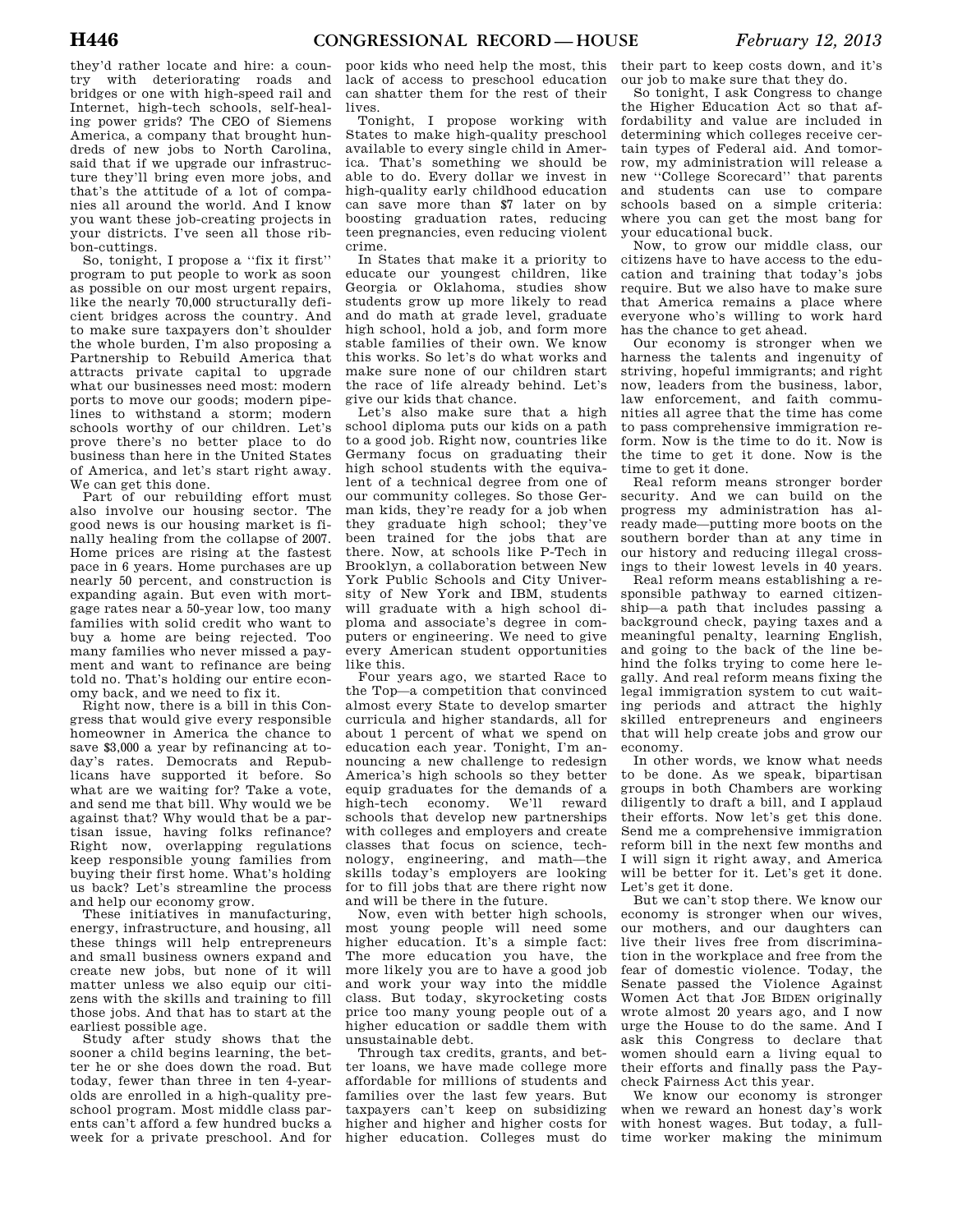wage earns \$14,500 a year. Even with the tax relief we've put in place, a family with two kids that earns the minimum wage still lives below the poverty line. That's wrong. That's why, since the last time this Congress raised the minimum wage, 19 States have chosen to bump theirs even higher.

Tonight, let's declare that in the wealthiest Nation on Earth, no one who works full-time should have to live in poverty, and raise the Federal minimum wage to \$9 an hour. We should be able to get that done. This single step would raise the incomes of millions of working families. It could mean the difference between groceries or the food bank, rent or eviction, scraping by or finally getting ahead. For businesses across the country, it would mean customers with more money in their pockets. And a whole lot of folks out there would probably need less help from government. In fact, working folks shouldn't have to wait year after year for the minimum wage to go up while CEO pay has never been higher. So here's an idea that Governor Romney and I actually agreed on last year: Let's tie the minimum wage to the cost of living so that it finally becomes a wage you can live on.

Tonight, let's also recognize that there are communities in this country where, no matter how hard you work, it's virtually impossible to get ahead: factory towns decimated from years of plants packing up; inescapable pockets of poverty, urban and rural, where young adults are still fighting for their first job. America is not a place where chance of birth or circumstance should decide our destiny, and that's why we need to build new ladders of opportunity into the middle class for all who are willing to climb them.

Let's offer incentives to companies that hire Americans who've got what it takes to fill that job opening but who have been out of work for so long that no one will give them a chance anymore. Let's put people back to work rebuilding vacant homes in run-down neighborhoods. And this year, my administration will begin to partner with 20 of the hardest-hit towns in America to get these communities back on their feet. Now, we'll work with local leaders to target resources at public safety, education, and housing. We'll give new tax credits to businesses that hire and invest, and we'll work to strengthen families by removing the financial deterrents to marriage for low-income couples, and doing more to encourage fatherhood—because what makes you a man isn't the ability to conceive a child, but having the courage to raise one. And we want to encourage that. We want to help that.

Stronger families. Stronger communities. A stronger America. It is this kind of prosperity—broad, shared, and built on a thriving middle class—that has always been the source of our progress at home. It's also the foundation of our power and influence throughout the world.

Tonight, we stand united in saluting the troops and civilians who sacrifice every day to protect us. Because of them, we can say with confidence that America will complete its mission in Afghanistan and achieve our objective of defeating the core of al Qaeda. Already, we've brought home 33,000 of our brave servicemen and -women. This spring, our forces will move into a support role, while Afghan security forces take the lead. Tonight, I can announce that over the next year, another 34,000 American troops will come home from Afghanistan. This drawdown will continue, and by the end of next year, our war in Afghanistan will be over.

Beyond 2014, America's commitment to a unified and sovereign Afghanistan will endure, but the nature of our commitment will change. We're negotiating an agreement with the Afghan Government that focuses on two missions: training and equipping Afghan forces so that the country does not again slip into chaos, and counterterrorism efforts that allow us to pursue the remnants of al Qaeda and their affiliates.

Today, the organization that attacked us on 9/11 is a shadow of its former self. It's true that different al Qaeda affiliates and extremist groups have emerged—from the Arabian Peninsula to Africa. The threats these groups pose is evolving. But to meet this threat, we don't need to send tens of thousands of our sons and daughters abroad or occupy other nations. Instead, we'll need to help countries like Yemen, Libya, and Somalia provide for their own security, and help allies who take the fight to terrorists, as we have in Mali. And, where necessary, through a range of capabilities, we will continue to take direct action against those terrorists who pose the gravest threat to Americans.

As we do, we must enlist our values in the fight. That's why my administration has worked tirelessly to forge a durable legal and policy framework to guide our counterterrorism operations. Throughout, we have kept Congress fully informed of our efforts. I recognize that in our democracy, no one should just take my word for it that we're doing things the right way. So, in the months ahead, I will continue to engage Congress to ensure not only that our targeting, detention, and prosecution of terrorists remains consistent with our laws and system of checks and balances, but that our efforts are even more transparent to the American people and to the world.

Of course, our challenges don't end with al Qaeda. America will continue to lead the effort to prevent the spread of the world's most dangerous weapons. The regime in North Korea must know they will only achieve security and prosperity by meeting their international obligations. Provocations of the sort we saw last night will only further isolate them, as we stand by our allies, strengthen our own missile defense, and lead the world in taking

firm action in response to these threats.

Likewise, the leaders of Iran must recognize that now is the time for a diplomatic solution, because a coalition stands united in demanding that they meet their obligations, and we will do what is necessary to prevent them from getting a nuclear weapon. At the same time, we'll engage Russia to seek further reductions in our nuclear arsenals, and continue leading the global effort to secure nuclear materials that could fall into the wrong hands—because our ability to influence others depends on our willingness to lead and meet our obligations.

America must also face the rapidly growing threat from cyberattacks. Now, we know hackers steal people's identities and infiltrate private emails. We know foreign countries and companies swipe our corporate secrets. Now our enemies are also seeking the ability to sabotage our power grid, our financial institutions, our air traffic control systems. We cannot look back years from now and wonder why we did nothing in the face of real threats to our security and our economy.

That's why earlier today I signed a new executive order that will strengthen our cyberdefenses by increasing information-sharing and developing standards to protect our national security, our jobs, and our privacy. Now, Congress must act as well, by passing legislation to give our government a greater capacity to secure our networks and deter attacks. This is something we should be able to get done on a bipartisan basis.

Even as we protect our people, we should remember that today's world presents not just dangers, not just threats, but it presents opportunities. To boost American exports, support American jobs, and level the playing field in the growing markets of Asia, we intend to complete negotiations on a transpacific partnership. Tonight, I'm announcing that we will launch talks on a comprehensive transatlantic trade and investment partnership with the European Union because trade that is fair and free across the Atlantic supports millions of good-paying American jobs.

We also know that progress in the most impoverished parts of our world enriches us all. Not only because it creates new markets, more stable order in certain regions of the world, but also because it's the right thing to do. In many places, people live on little more than a dollar a day. So the United States will join with our allies to eradicate such extreme poverty in the next two decades by connecting more people through the global economy; by empowering women; by giving our young and brightest minds new opportunities to serve and helping communities to feed and power and educate themselves; by saving the world's children from preventible deaths; and by realizing the promise of an AIDS-free generation, which is within our reach.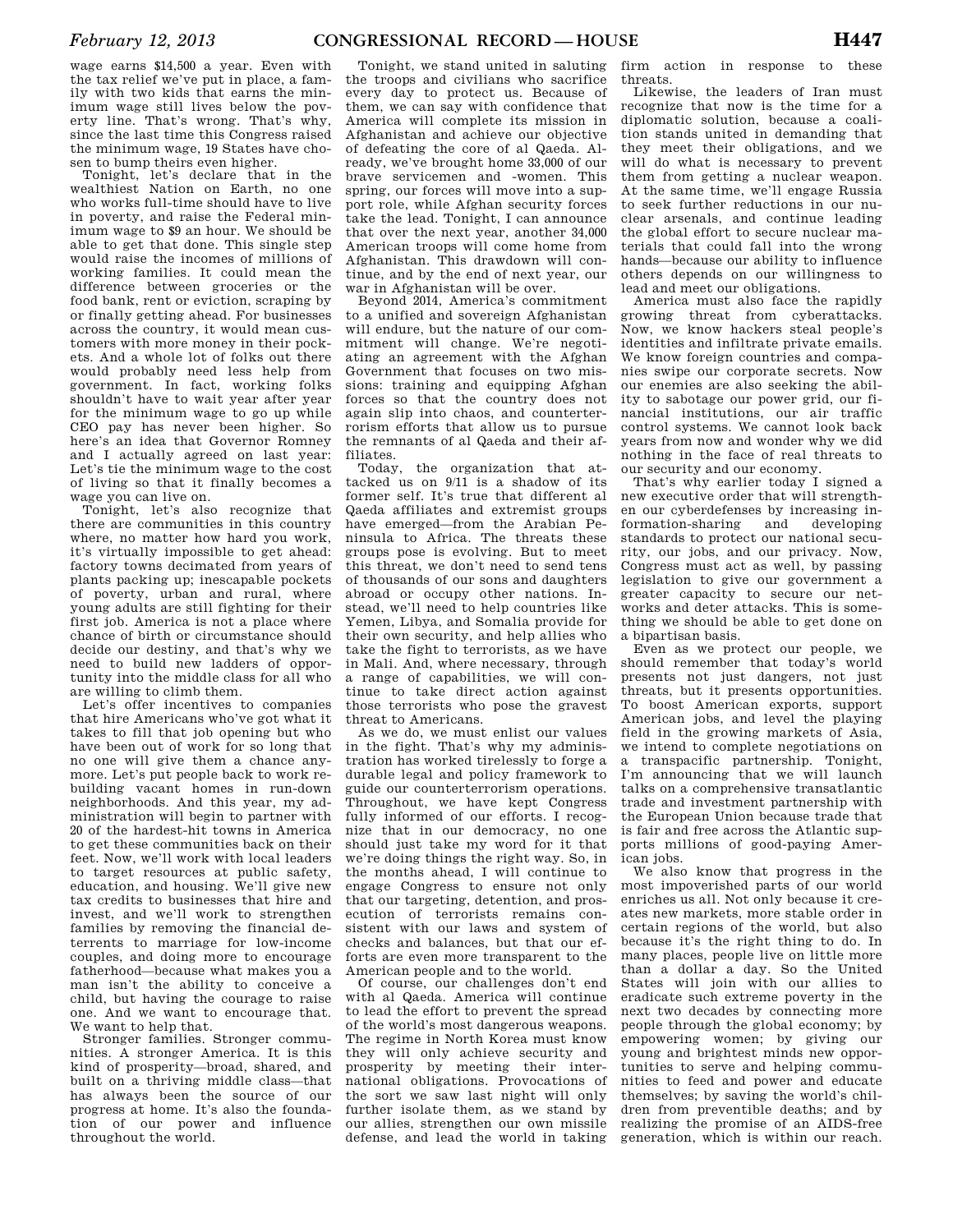You see, America must remain a beacon to all who seek freedom during this period of historic change. I saw the power of hope last year in Rangoon, in Burma, when Aung San Suu Kyi welcomed an American President into the home where she had been imprisoned for years; when thousands of Burmese lined the streets waving American flags, including a man who said, ''There is justice and law in the United States. I want our country to be like that.''

In defense of freedom, we'll remain the anchor of strong alliances from the Americas to Africa, from Europe to Asia. In the Middle East, we will stand with citizens as they demand their universal rights and support stable transitions to democracy. We know the process will be messy, and we cannot presume to dictate the course of change in countries like Egypt. But we can and will insist on respect for the fundamental rights of all people. We'll keep the pressure on a Syrian regime that has murdered its own people and support opposition leaders that respect the rights of every Syrian. And we will stand steadfast with Israel in pursuit of security and a lasting peace. These are the messages I'll deliver when I travel to the Middle East next month.

All this work depends on the courage and sacrifice of those who serve in dangerous places at great personal risk: our diplomats, our intelligence officers, and the men and women of the United States Armed Forces. As long as I'm Commander in Chief, we will do whatever we must to protect those who serve their country abroad, and we will maintain the best military the world has ever known. We'll invest in new capabilities, even as we reduce waste and wartime spending. We will ensure equal treatment for all servicemembers and equal benefits for their families, gay and straight. We will draw upon the courage and skills of our sisters, daughters, and moms, because women have proven under fire that they are ready for combat. We will keep faith with our veterans, investing in worldclass care, including mental health care, for our wounded warriors; supporting our military families; and giving our veterans the benefits, education, and job opportunities that they have earned. And I want to thank my wife Michelle and Dr. Jill Biden for their continued dedication to serving our military families as well as they have served us. Thank you, honey. Thank you, Jill.

Defending our freedom, though, is not just the job of our military alone. We must all do our part to make sure our God-given rights are protected here at home. That includes one of the most fundamental rights of a democracy: the right to vote. When any Americans—no matter where they live or what their party—are denied that right because they can't afford to wait for 5, 6, or 7 hours just to cast their ballot, we are betraying our ideals. So tonight I'm announcing a nonpartisan commission

to improve the voting experience in America, and it definitely needs improvement. I'm asking two longtime experts in the field, who by the way recently served as the top attorneys for my campaign and for Governor Romney's campaign, to lead it. We can fix this, and we will. The American people demand it, and so does our democracy.

Of course, what I've said tonight matters little if we don't come together to protect our most precious resource, our children.

It has been 2 months since Newtown. I know this is not the first time this country has debated how to reduce gun violence. But this time is different. Overwhelming majorities of Americans, Americans who believe in the Second Amendment, have come together around commonsense reform, like background checks, that will make it harder for criminals to get their hands on a gun. Senators of both parties are working together on tough new laws to prevent anyone from buying guns for resale to criminals. Police chiefs are asking for our help to get weapons of war and massive ammunition magazines off our streets because these police chiefs, they're tired of seeing their guys and gals being outgunned.

Each of these proposals deserves a vote in Congress. If you want to vote "no," that's your choice. But these proposals deserve a vote. Because in the 2 months since Newtown, more than 1,000 birthdays, graduations, and anniversaries have been stolen from our lives by a bullet from a gun. More than 1,000.

One of those we lost was a young girl named Hadiya Pendleton. She was 15 years old. She loved Fig Newtons and lip gloss. She was a majorette. She was so good to her friends, they all thought they were her best friend. Just 3 weeks ago, she was here, in Washington, with her classmates, performing for her country at my inauguration—and, a week later, she was shot and killed in a Chicago park after school, just a mile away from my house.

Hadiya's parents, Nate and Cleo, are in this Chamber tonight along with more than two dozen Americans whose lives have been torn apart by gun violence. They deserve a vote.

Gabby Giffords deserves a vote.

The families of Newtown deserve a vote.

The families of Aurora deserve a vote.

The families of Oak Creek and Tucson and Blacksburg and the countless other communities ripped open by gun violence—they deserve a simple vote.

They deserve a simple vote.

Our actions will not prevent every senseless act of violence in this country. In fact, no laws, no initiatives, no administrative acts will perfectly solve all of the challenges I've outlined tonight. But we were never sent here to be perfect. We were sent here to make what difference we can—to secure this Nation, expand opportunity, uphold

our ideals through the hard, often frustrating, but absolutely necessary work of self-government.

We were sent here to look out for our fellow Americans the same way they look out for one another every single day, usually without fanfare, all across this country. We should follow their example.

We should follow the example of a New York City nurse named Menchu Sanchez. When Hurricane Sandy plunged her hospital into darkness, she wasn't thinking about how her own home was faring. Her mind was on the 20 precious newborns in her care and the rescue plan she devised that kept them all safe.

We should follow the example of a north Miami woman named Desiline Victor. When Desiline arrived at her polling place, she was told the wait to vote might be 6 hours. As time ticked by, her concern was not with her tired body or aching feet, but whether folks like her would get to have their say. Hour after hour, a throng of people stayed in line to support her—because Desiline is 102 years old—and they erupted in cheers when she finally put on a sticker that read, ''I voted.''

We should follow the example of a police officer named Brian Murphy. When a gunman opened fire on a Sikh temple in Wisconsin and Brian was the first to arrive, he did not consider his own safety. He fought back until help arrived, and ordered his fellow officers to protect the safety of the fellow Americans worshipping inside—even as he lay bleeding from 12 bullet wounds.

And when asked how he did that, Brian said, ''That's just the way we're made.''

That's just the way we're made.

We may do different jobs and wear different uniforms and hold different views than the person beside us, but as Americans, we all share the same proud title: We are citizens.

It's a word that doesn't just describe our nationality or our legal status. It describes the way we're made. It describes what we believe. It captures the enduring idea that this country only works when we accept certain obligations to one another and to future generations; that our rights are wrapped up in the rights of others; and that well into our third century as a Nation, it remains the task of us all, as citizens of these United States, to be the authors of the next great chapter of our American story.

Thank you. God bless you, and God bless the United States of America.

(Applause, the Members rising.)

At 10 o'clock and 17 minutes p.m., the President of the United States, accompanied by the committee of escort, retired from the Hall of the House of Representatives.

The Deputy Sergeant at Arms escorted the invited guests from the Chamber in the following order:

The members of the President's Cabinet; the Chief Justice of the United States and the Associate Justices of